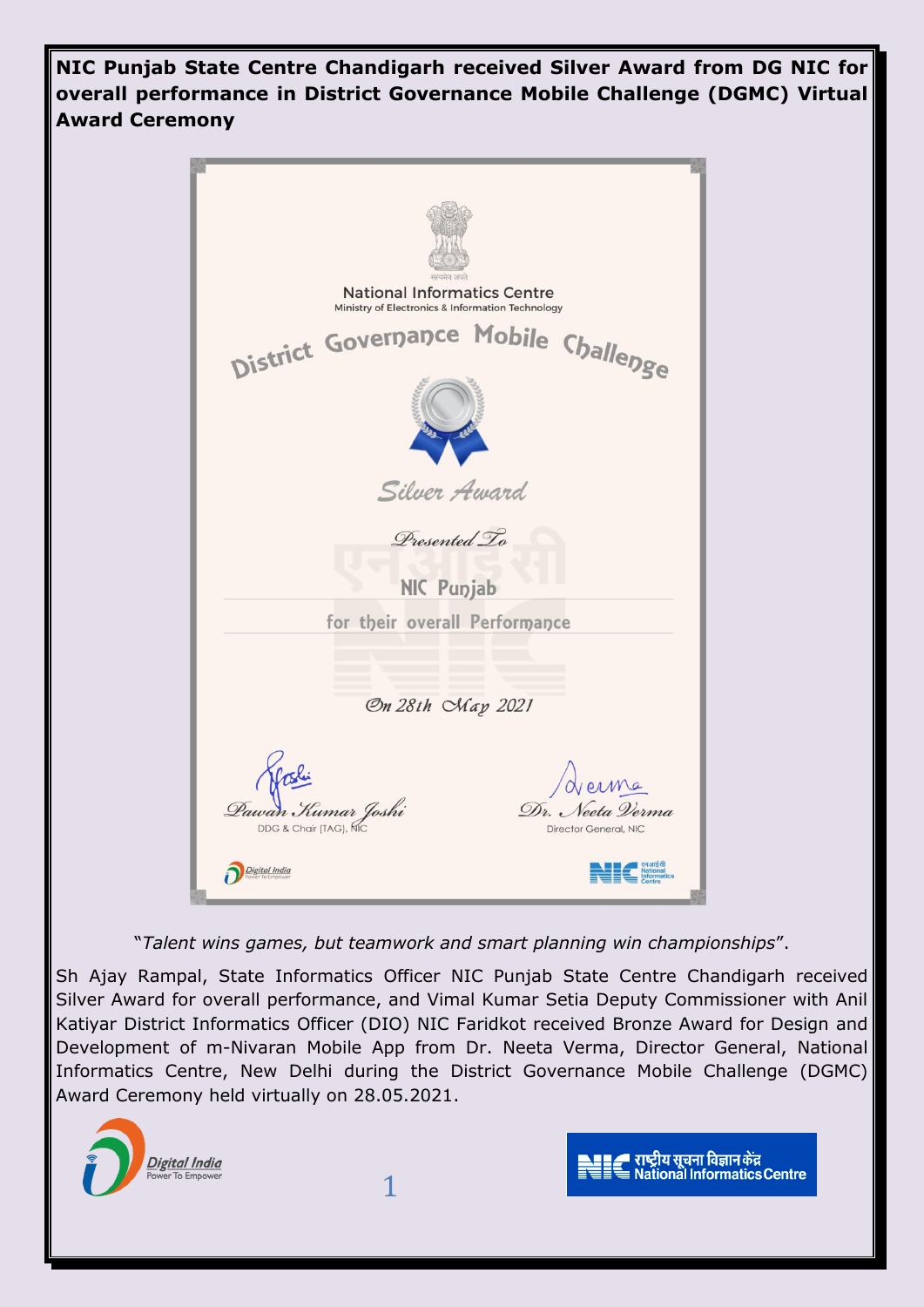With an aim of embracing 'Mobile First' for District Administration, the 'District Governance Through Mobile Challenge' (DGMC) for NIC District Centres was launched by Dr. Neeta Verma, Director General, NIC on 11th January 2021 where the DIOs of all the states were given a challenge to develop Mobile Apps in consultation with District Collectors of their respective districts within a specified timeframe.

The Division headed by Sh Bharat Bhushan, Scientist-F took initiative to collect the information and immediately organized Video Conference chaired by State Informatics Officer for all NIC District Centres of Punjab in the first week of January 2021 to finalize Mobile Apps to be developed by NIC District Centres.

Subsequently, as per directions from NIC Hq., a state level committee was constituted under the chairmanship of State Informatics Officer, NIC Punjab with Ms Usha Rai Scientist-F as Convener, and Sanjay Sawhney Scientist-E & HO, Narinder Singh Scientist-E, Prithipal Singh, Scientist-E, Vikramjit Singh Thind Scientist-E, Manoj Kumar Verma Scientist-D and Virender Dhanda Scientist-C as member for mentoring and encouraging DIOs for participation to achieve the objective of this challenge.

A Doubt Clearance Session was also arranged for through Video Conference with HP Mobile Competency Centre for DIOs of NIC Punjab regarding Mobile App Development.

All 22 NIC District Centers of Punjab State enthusiastically took the challenge and developed viable mobile apps for the District Administration. NIC Punjab was one of the few states where there was full participation of District Centres in the Mobile App Challenge.

After evaluation of Mobile Apps by state level committee of NIC Punjab, the top five Mobile Apps were:-

|              | S.No. Name of Mobile App DIO / ADIO |                                               |
|--------------|-------------------------------------|-----------------------------------------------|
| $\vert$ 1.   | m-Nivaran                           | Anil Katiyar, DIO NIC Faridkot                |
| $\sqrt{2.7}$ | <b>Conquer The Sky</b>              | V.K. Soni DIO / ADIO NIC Taran Taran          |
| 3.           | <b>Schemes Information</b>          | Jugal Kishore, DIO Pathankot                  |
| 4.           | Gov. Contacts                       | Sanjeev Sharma DIO / Shine Kamal ADIO Patiala |
| 5.           | <b>Career Counselling</b>           | Sanjeev Gaba, DIO Kapurthala                  |